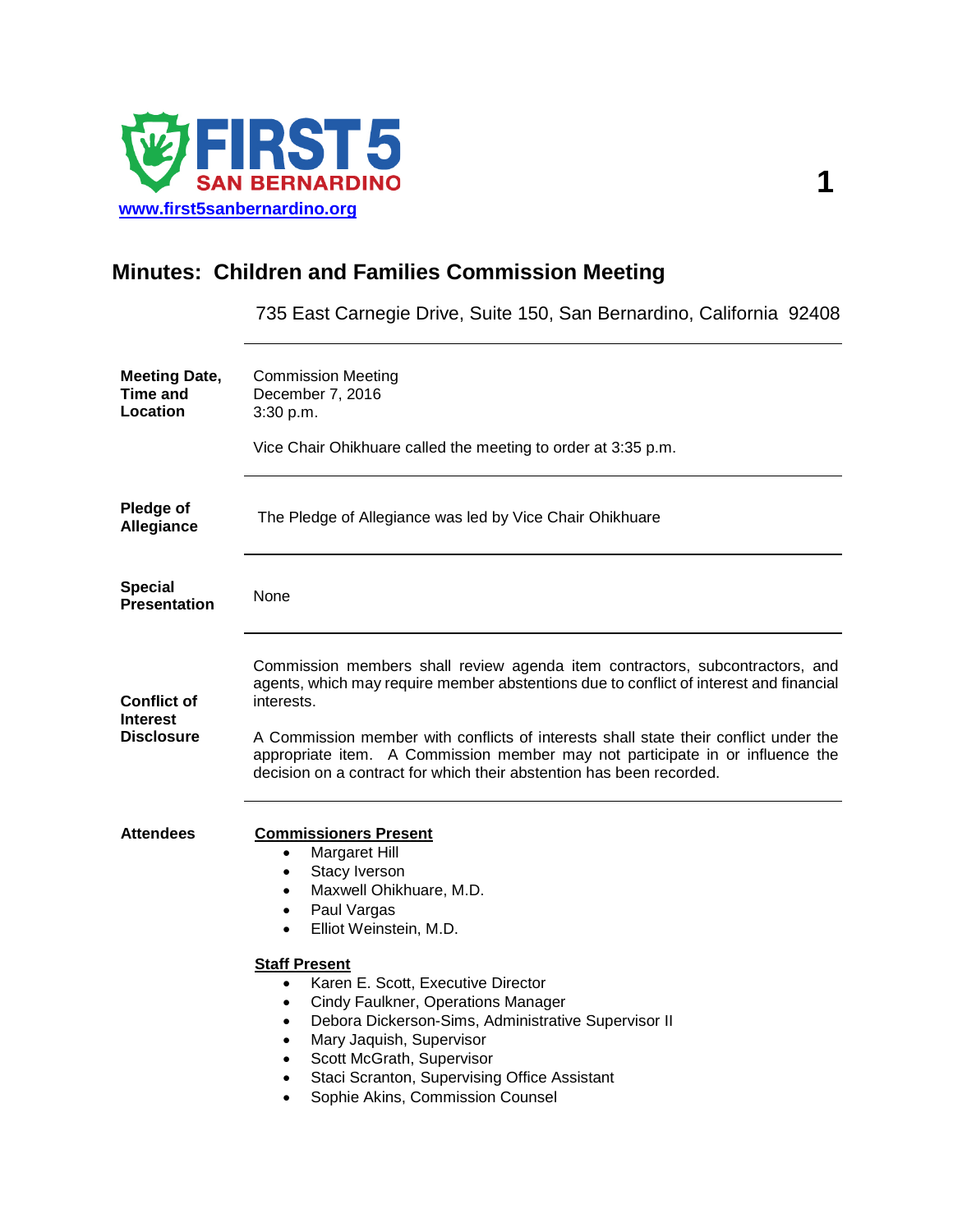**Director**

**Changes to the Agenda** None **Report – Executive**  Cindy Faulkner, Operations Manager, made a few announcements on behalf of

Executive Director, Karen Scott. Ms. Faulkner invited Commissioners to attend the upcoming "The State of Young Children, Town Hall" at Cal State San Bernardino on January 6. Commissioners were also invited to attend a "Systems Workshop" to be held at First 5 on January 11. Each Commissioner received a token of appreciation from First 5 staff via baked goods from Staci Scranton, Supervising Office Assistant. Ms. Faulkner thanked Staci for her efforts and wished each Commissioner a wonderful holiday season.

**Consent** A motion was made by Commissioner Weinstein and seconded by Commissioner Vargas to approve the Consent Item. With Commissioner Gonzales absent, and without further comment or objection, motion carried by unanimous vote.

| Item No. | <b>CONSENT</b>                                                                                                                     |
|----------|------------------------------------------------------------------------------------------------------------------------------------|
|          | <sup>1</sup> Approve Minutes of November 2, 2016 Commission Meeting.<br>(Presenter: Ann M. Calkins, Executive Assistant, 252-4252) |

| Item No. | <b>DISCUSSION</b>                                                                                                                                                                                                                                                                                                                                                                                                                                                                                                                                                                                                                                                                                                                                                                                                                                                                                                                                                                                                                 |
|----------|-----------------------------------------------------------------------------------------------------------------------------------------------------------------------------------------------------------------------------------------------------------------------------------------------------------------------------------------------------------------------------------------------------------------------------------------------------------------------------------------------------------------------------------------------------------------------------------------------------------------------------------------------------------------------------------------------------------------------------------------------------------------------------------------------------------------------------------------------------------------------------------------------------------------------------------------------------------------------------------------------------------------------------------|
| 4        | Conduct Public Hearing for the Children and Families Commission for San Bernardino<br>County Annual Audit for Fiscal Year 2015-2016.<br>(Presenter: Debora Dickerson-Sims, Administrative Supervisor II, 252-4269)                                                                                                                                                                                                                                                                                                                                                                                                                                                                                                                                                                                                                                                                                                                                                                                                                |
|          | <b>Discussion</b><br><b>None</b>                                                                                                                                                                                                                                                                                                                                                                                                                                                                                                                                                                                                                                                                                                                                                                                                                                                                                                                                                                                                  |
|          | <b>Public Comment</b><br>None<br>The Public Hearing was conducted. No comments were presented on this item.                                                                                                                                                                                                                                                                                                                                                                                                                                                                                                                                                                                                                                                                                                                                                                                                                                                                                                                       |
| 5        | A. Authorize Executive Director to explore an extended partnership with Prevent<br>Child Abuse California (PCA CA) to participate in the First 5 Service Corps<br>program for Fiscal Years 2016-2018 for two (2) AmeriCorps service member<br>positions to provide the Nurturing Parenting Program (NPP) curriculum and case<br>management services to children and families, not to exceed \$22,578 in matching<br>funds.<br>B. Authorize the intent to release an RFA to identify an organization to obtain and<br>utilize these additional AmeriCorps service members within an existing NPP for a<br>six-month period in Fiscal Years 2016-2018.<br>(Presenter: Mary Jaquish, Program Supervisor, 252-4254)<br><b>Discussion</b><br>Commissioner Hill asked if AmeriCorps workers were recruited locally. The answer<br>was yes and efforts are made to ensure each AmeriCorps member actually works at<br>a site in a city they live in. There was some discussion relating to recruitment.<br><b>Public Comment</b><br>None |